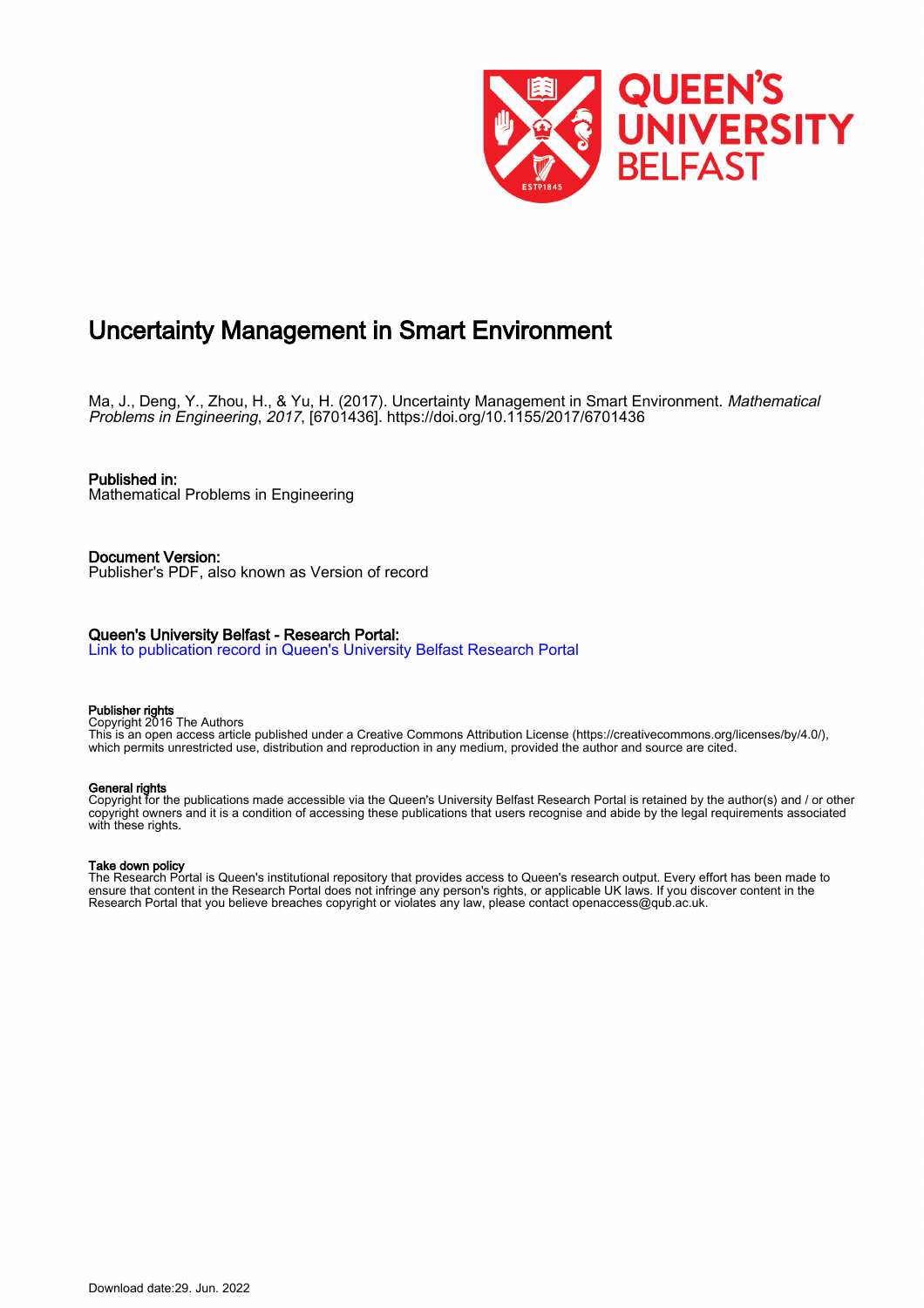# **Uncertainty Management in Smart Environment**

Jianbing Ma

School of Computing, Electronics and Mathematics, Coventry University, Coventry, CV1 5FB, UK

Yong Deng

College of Computer and Information Science, Southwest University, Chongqing, 400715, China

Huiyu Zhou

School of Electronics, Electrical Engineering and Computer Science, Queen's University Belfast, Belfast, BT7 1NN, UK

Hongchuan Yu

National Centre for Computer Animation, Bournemouth University, Bournemouth, BH12 5BB, UK

The deployment of smart devices has created a body of new application domains: ambient intelligence, Internet of things, industrial control and monitoring systems, assistive living, intelligent surveillance, etc. In these applications, quantitative information is usually gathered from sensors, which inevitably contain uncertainty, and possibly inconsistency, due to reasons such as tampered or malfunctioning sensors. In addition, post processing of sensor data (e.g., transmission via sensor networks, and video feature analytics) also brings in uncertainty and ambiguity. To utilize the data, uncertainty management approaches have been incorporated in practical applications of smart environments.

The primary purpose of this special issue is to organise a collection of recently developed uncertainty management techniques in the fields of smart environments. Papers selected for this special issue present new findings and insights into this field.

In the paper ``An Extended VIKOR Method for Multiple Attribute Decision Analysis with Bidimensional Dual Hesitant Fuzzy Information'', M. Xue, X. Tang and N. Feng presented an extension of the fuzzy VIKOR method by introducing a new generalized distance measure between two bidimensional dual hesitant fuzzy sets (BDHF) to solve complex multiple attribute decision analysis problems. The paper also develops a new entropy measure on the BDHF information to fix the extended VIKOR method. The performance of the method is evaluated and analysed in a project aiming at improving people's living quality.

In the paper ``An Intelligent Complex Event Processing with D Numbers under Fuzzy Environment'', F. Xiao proposed an intelligent complex event processing method with D numbers under fuzzy environment which is based on the Technique for Order Preferences by Similarity to an Ideal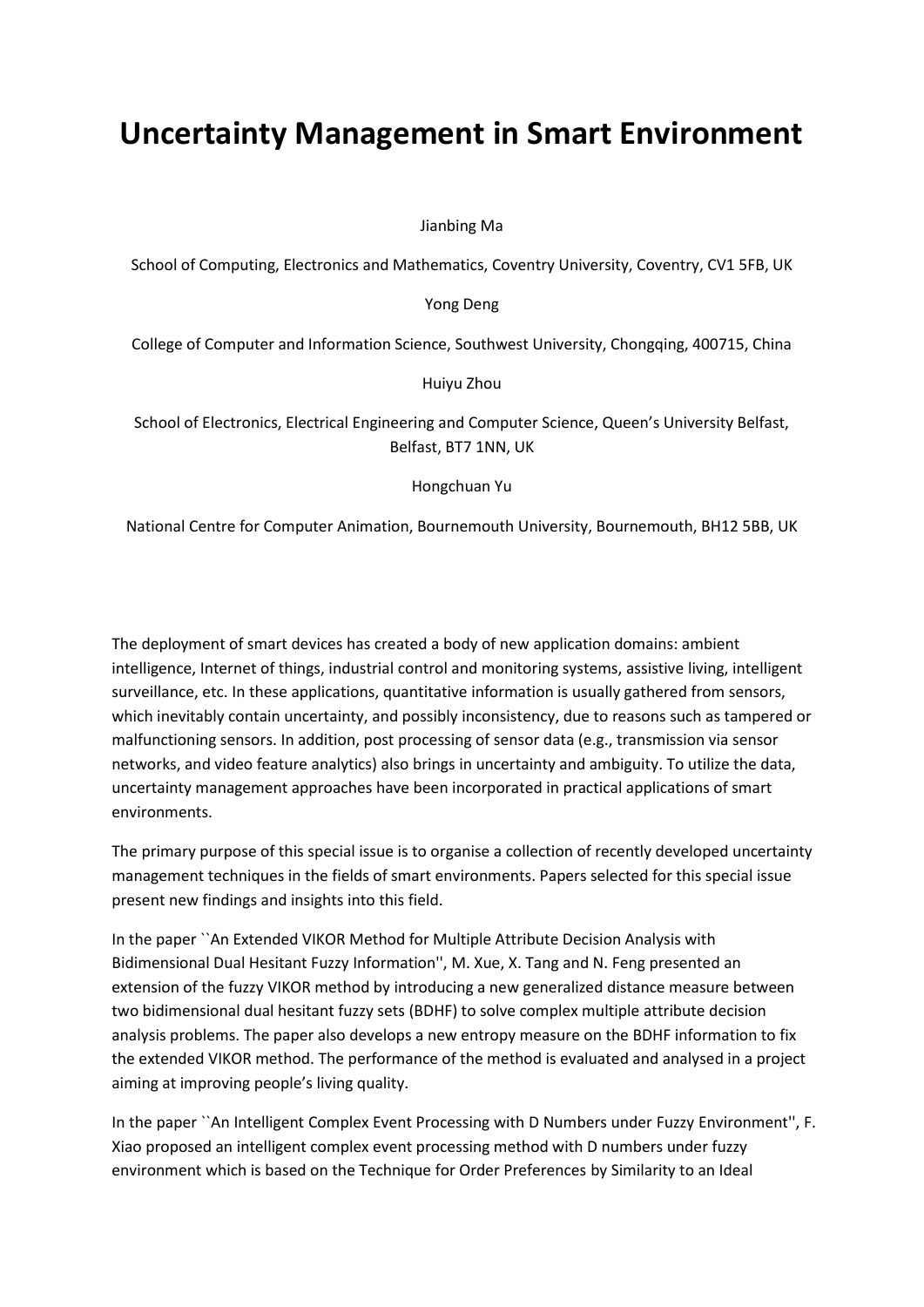Solution (TOPSIS) method. The method fully supports decision making in complex event processing systems.

In the paper ``A Modified Model of Failure Mode and Effects Analysis Based on Generalized Evidence Theory'', D. Zhou, Y. Tang and W. Jiang proposed a new generalized evidential failure mode and effects analysis (GEFMEA) model to handle the uncertain risk factor in the conventional FMEA model. In GEFMEA, not only the conventional risk factors, the occurrence, severity, and detectability of the failure mode, but also the other incomplete risk factors as well as the relative importance among all these risk factors are taken into consideration. The efficiency and usefulness of the method are verified in a case study of aircraft turbine rotor blades.

In the paper ``Sensor Data Fusion Based on a New Conflict Measure'', W. Jiang et. al. introduced a modified cosine similarity to measure the similarity between vectors, and extended the measure to basic probability assignments (BPAs). The new measure is justified by its nice properties in efficiently measuring the degree of conflict among bodies of evidence.

In the paper ``A New Wavelet Threshold Function and Denoising Application'', J. Lu et. al. proposed basic principles of wavelet threshold denoising and traditional structures threshold functions and presented improved wavelet threshold functions and fixed threshold formulae. Theoretical analysis and experimental results showed that the proposed approach improves the different decomposition scales that adopt the same threshold value to deal with the noise problems, also effectively filters the noise in the signals, and improves the signal-to-noise (SNR) and reduces mean square errors (MSE) of output signals. The range of both methods and applications demonstrates the vitality of this research area.

In the paper ``Using an Integrated Group Decision Method Based on SVM, TFN-RS-AHP and TOPSIS-CD for Cloud Service Supplier Selection'', L. Li et. al. presented how to solve a cloud service supplier selection problem by integrating several uncertainty management techniques. Firstly, a support vector machine (SVM) based classification model is used to reduce the size of the suppliers, then a fuzzy number rough sets-AHP method is introduced that incorporates experts' knowledge to compute supplier's index values. The index weights are identified by criteria importance from intercriteria correlation and hence the suppliers are assessed by an improved Euclidean distance. The method proves itself in an electric power case study.

We hope that our special issue offers a timely view of the advances in uncertainty management applied in smart environments.

## **Acknowledgments**

We sincerely express our gratitude to the authors for their contributions and the reviewers for their insightful comments.